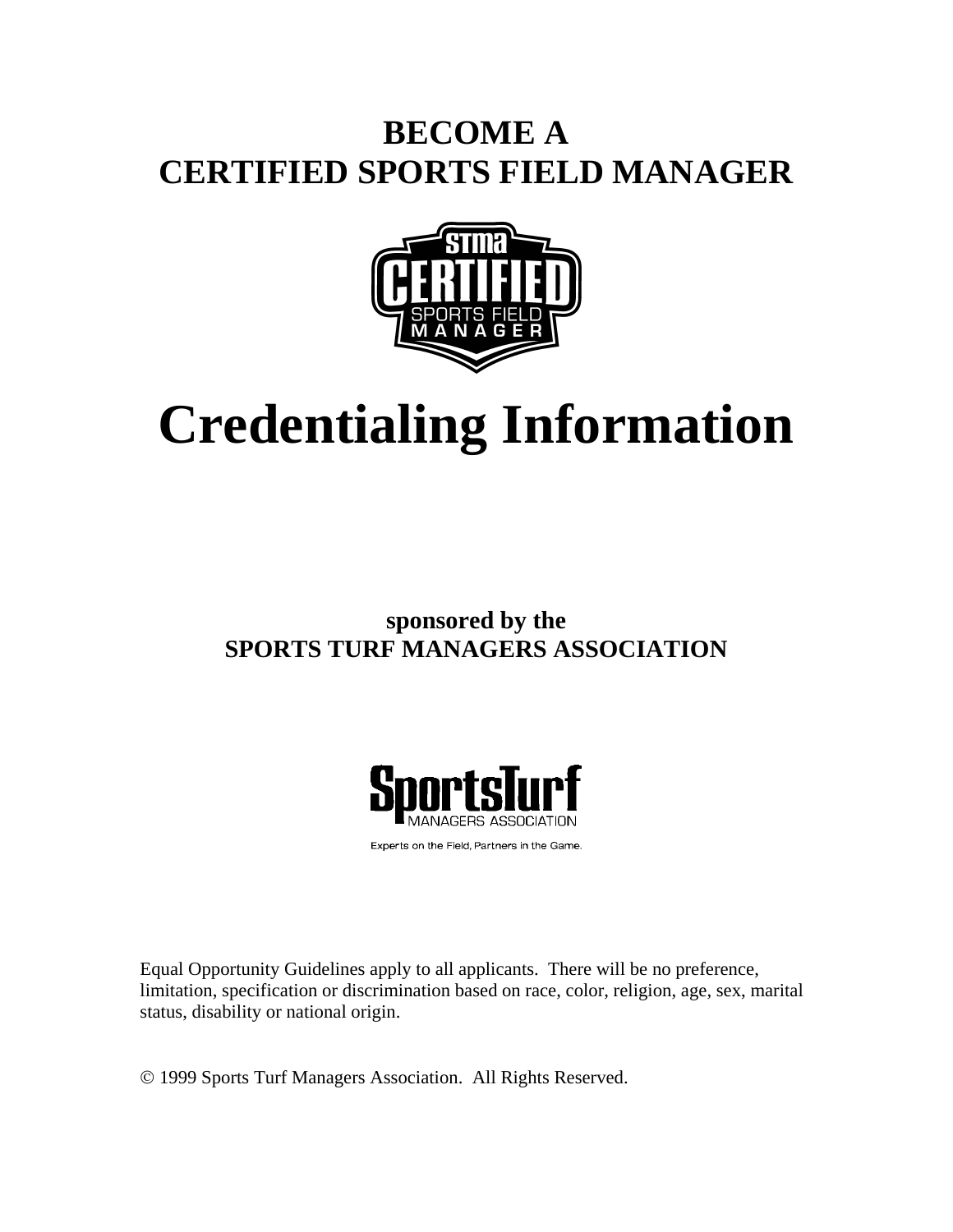#### **STMA History**

Because a few men believed that sports turf could be improved through the sharing of knowledge and the exchange of ideas, the Sports Turf Managers Association was officially formed in 1981. The key leaders in the STMA's infancy were Harry "Pops" Gill (deceased), Milwaukee County Stadium; Dr. William Daniel (deceased), Professor Emeritus, Purdue University; Dick Ericson, Minneapolis Metrodome; and George Toma National Football League.

After sharing the office, executive secretary and conference facilities of the National Institute of Parks and Grounds Management in Appleton, Wisc. for three years, the sixty STMA members decided to venture into independence in November 1984. The Board of Directors, led by their newly elected president, David Frey, appointed the Association's first Executive Director, Dr. Kent W. Kurtz (deceased), Professor of Turfgrass & Ornamental Horticulture at California State Polytechnic University in Pomona. In 1985, the association incorporated as a not-for-profit corporation and began a quarterly newsletter. STMA established a national office in Upland, Calif., during the spring of 1987. The first national conference in 1986 was held in conjunction with the Golf Course Superintendents Association of America's conference, as were the annual meetings in 1987 and 1988.

January 1989 marked STMA's first independently sponsored annual conference and exhibition in Vero Beach, Fla. Subsequent conferences have been held in Houston, '90, San Diego '91, Indianapolis '92, Baltimore '93, Bradenton '95, Anaheim '96, Colorado Springs '97, Orlando '98, Mesa '99, St. Louis '00, Tampa '01, Las Vegas '02, San Antonio '03, 'San Diego '04, Phoenix '05, Orlando '06, San Antonio '07, Phoenix '08, San Jose '09, Orlando '10, Austin '11, Long Beach '12 and the 2012 conference will be held in Daytona Beach.

In 1990, the Board of Directors decided to recognize chapters. Chapters have formed and are still organizing all over the country. STMA has 33 chapters, which hold seminars with educational sessions, often combined with demonstrations, facility tours and vendor exhibits.

In 2004, the association hired its own, dedicated full-time staff after being managed by a management company for six years, and the association headquarters was relocated to Lawrence, Kan. Membership at the end of 2011 was 2,505 representing 15 countries.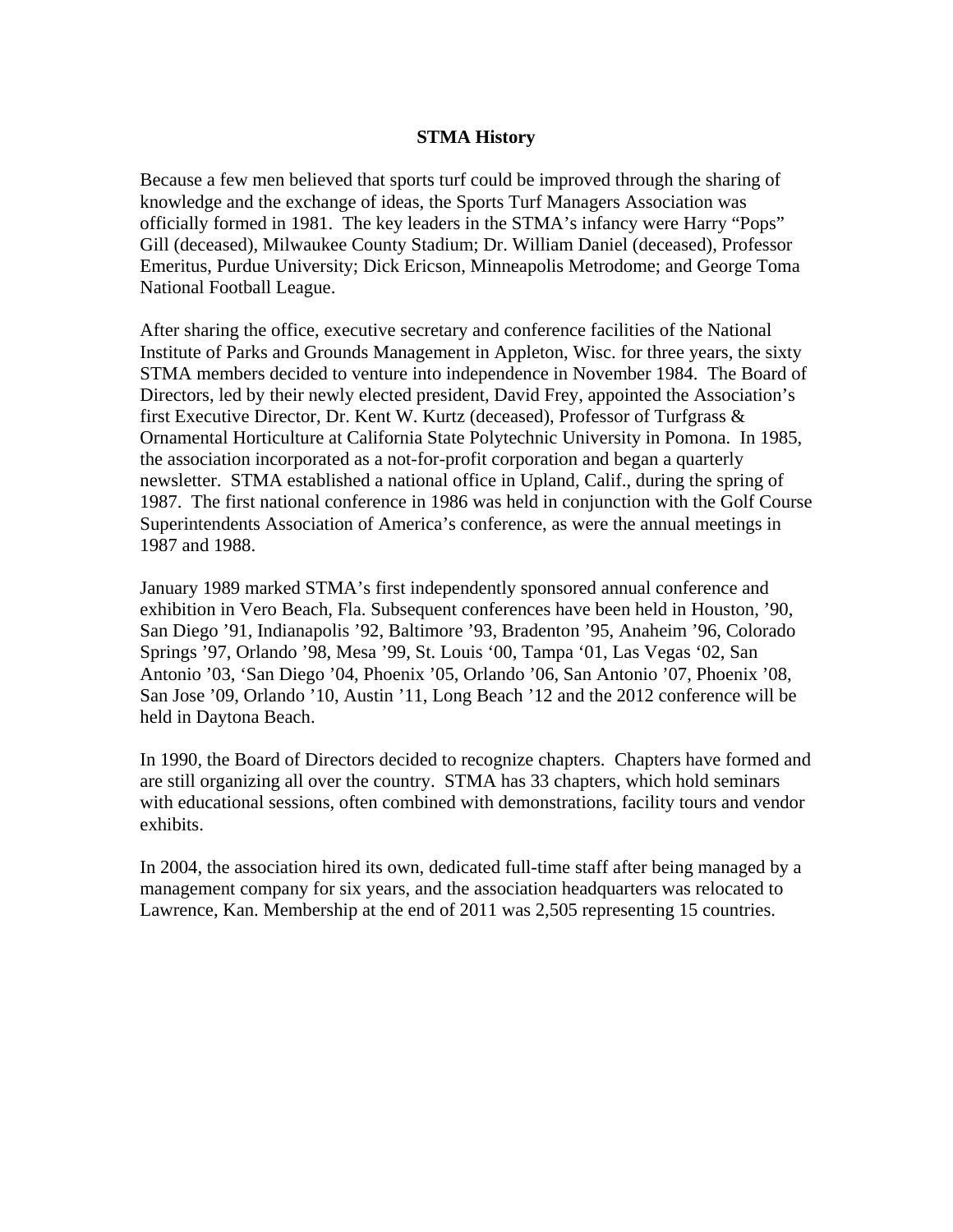#### **PURPOSE OF CERTIFICATION**

The Sports Turf Managers Association (STMA), having recognized the importance of fostering and improving professionalism within the sports turf industry, has developed a certification program for Certified Sports Field Managers. The purpose of the program is to:

- Increase professionalism in the sports turf industry
- Promote Better and Safer Sports Turf Areas
- Establish credentials that signify a specific level of expertise
- Increase career opportunities and promote the sports turf manager and the profession
- Provide recognition for attaining a level of expertise and performance as professionals in the industry
- Stimulate and motivate improved performance and increased professionalism
- Increase opportunities for education and training

Additionally the STMA has established continuing education requirements that all Certified Sports Field Managers must satisfy to maintain their status as a STMA Certified Sports Field Manager (CSFM).

In order to attain the designation of Certified Sports Field Manager, a candidate must satisfy: 1) the Basic Requirements; 2) the combination of education and experience point requirements; 3) pass a national certification examination.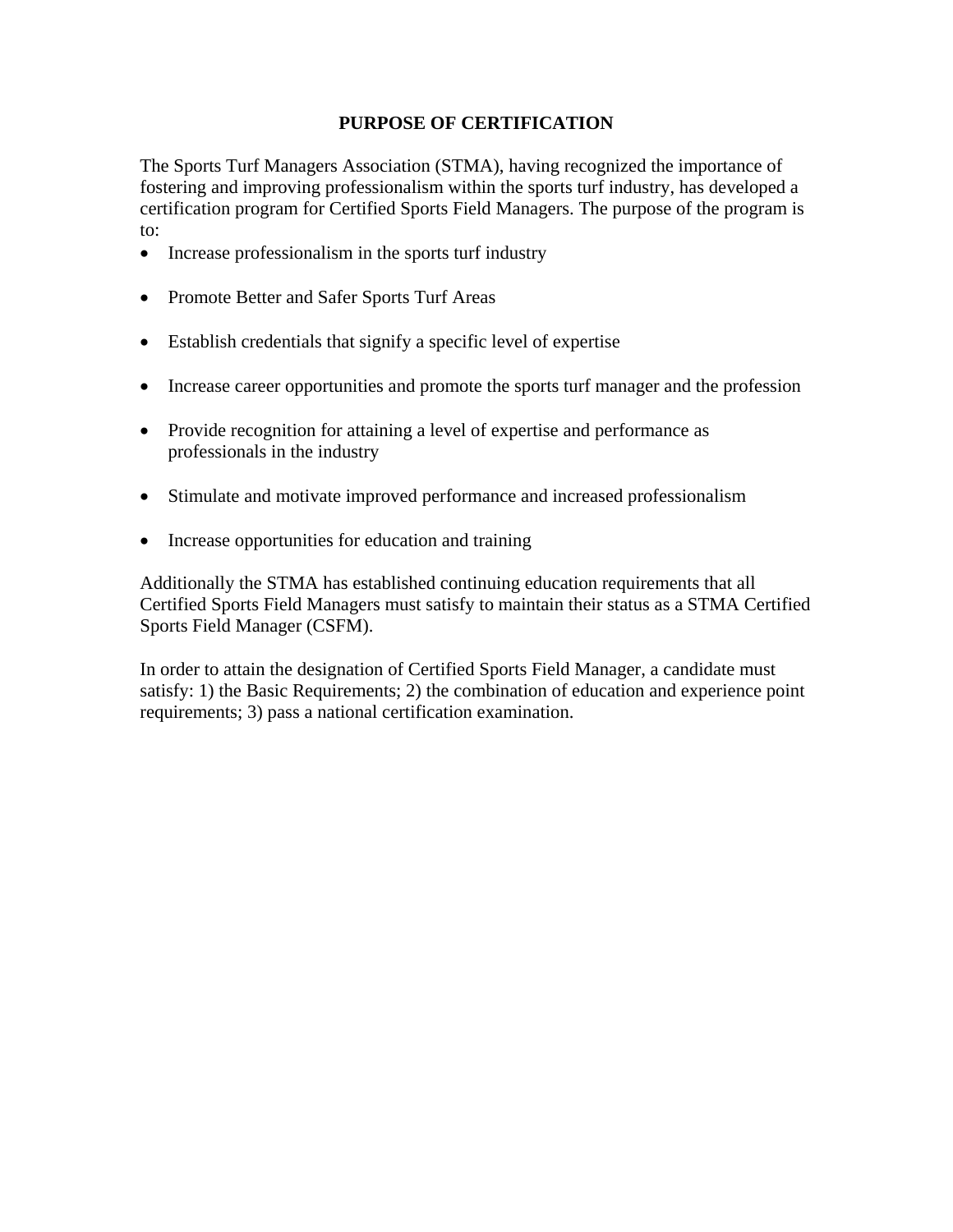#### PART ONE - REQUIREMENTS

#### *BASIC REQUIREMENTS*

#### **Please note: If any of the BASIC REQUIREMENTS are not fulfilled at the time of application, the application will be returned to the applicant (NO EXCEPTIONS).**

- 1. The applicant must have a minimum of a high school diploma or equivalent.
- 2. The applicant must achieve a minimum of 40 points earned through a combination of education and experience with the following criteria:

#### *EDUCATION & EXPERIENCE POINTS*

#### *Education*

#### Program Points

STMA Approved Educational Program vary (*see current list of approved programs)* **Note: These points may be in addition to the below listed points. The below listed education points are not cumulative. In other words, an applicant can only receive points for the highest educational level achieved. Experience points are cumulative.**

| <i>Experience</i>                             |                       |  |
|-----------------------------------------------|-----------------------|--|
| Turf or Related Plant Science                 | 24                    |  |
| <b>Advanced Degree - Masters or Doctorate</b> |                       |  |
| Turf or Related Plant Science                 | 16                    |  |
| Non-turf                                      | 8                     |  |
| <b>Bachelors</b> Degree                       |                       |  |
| Turf or Related Plant Science                 | 8                     |  |
| Non-turf                                      | $\mathcal{D}_{\cdot}$ |  |
| <b>Associate Degree</b>                       |                       |  |

| Points/year*          |
|-----------------------|
| .1 per 100 hrs worked |
| 2.5                   |
| 4                     |
|                       |
| 6                     |
|                       |
|                       |
| $1\frac{1}{2}$        |
| 3                     |
|                       |

**NOTE:** no more than 50 percent of total experience points can be earned on a golf course *\*a minimum of 1500 hours must be spent on the job to qualify for each claimed year.* 

The Application and resume will be evaluated to determine eligibility for Certification.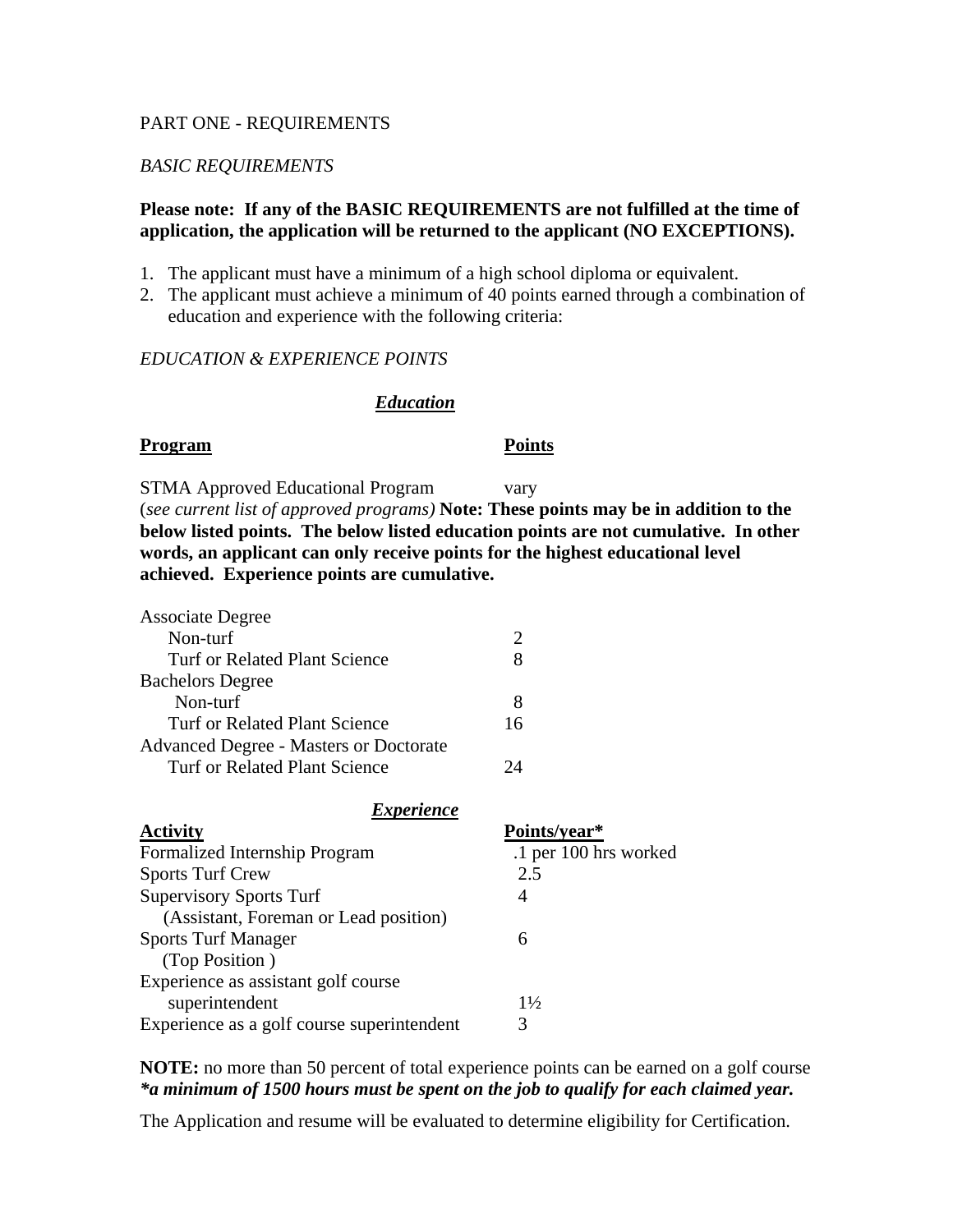### **Written Test**

Qualified applicants will be scheduled to take a written multiple choice test comprised of four major Sections pertinent for a Sports Turf Manager.

A passing grade of 80% will be required for each Section.

Each Section will be graded individually - in any Section in which the applicant does not achieve a passing grade, the test for this Section must be retaken within one year of notification of failure. If the applicant continues to fail a Section beyond the one year time limit, he/she must start all over again. Any section of the test may be taken a maximum of three times during a one year period. An applicant may petition for an extension of the one year testing period if extraordinary circumstances prevail.

Sections for testing will include:

#### *Agronomics*

- Basic horticultural calculations
- Basic soils
- Turfgrasses and their selection
- Turfgrass nutrition
- Water management
- Turfgrass cultural practices

#### *Pest Management - IPM, Cultural, Pesticides*

- Weeds
- Insects
- Diseases

#### *Administration*

- Budgeting
- Communication
- Supervision/Personnel Management
- Safety/Compliance/First Aid

*Sports Specific Field Management - Field design, layout, dimensions, lining/markings, maintenance, playability, aesthetics* 

- Baseball/Softball
- Football
- Soccer, Lacrosse, Field Hockey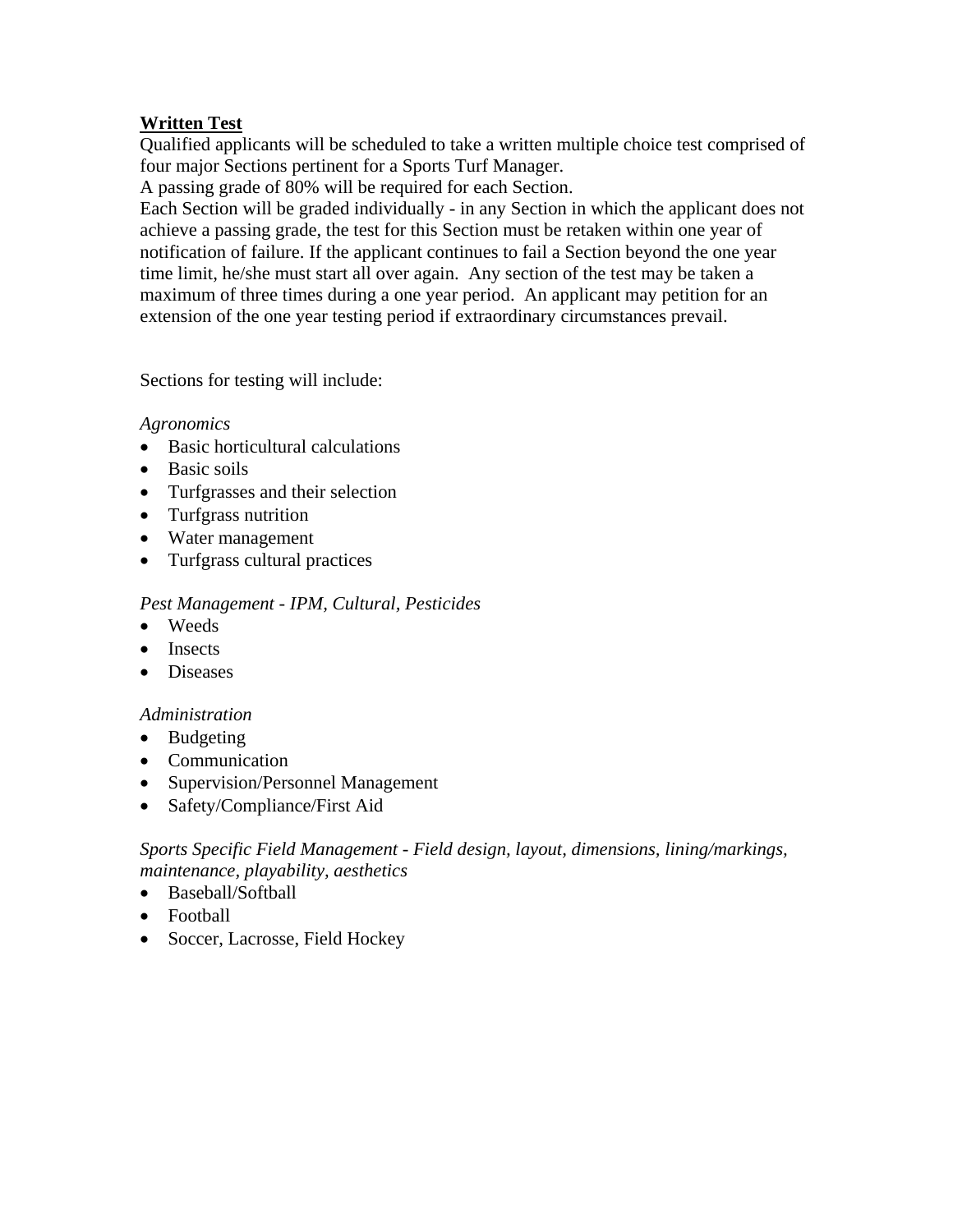#### **Recognition of Achievement**

Applicants who successfully complete all of the specified requirements will attain the designation of Certified Sports Field Manager (CSFM). Certification status takes effect on the first day of the month following notification of attainment of certification. This achievement will be recognized with an appropriate plaque or certificate, news release and an announcement at the Annual STMA Conference. Certified individuals are authorized to use the designation CSFM after their names on all business documents as an indication of certification status for the duration of the period in which their certification status remains active and in effect.

### **Re-Certification**

Certification must be kept up-to-date and current by means of Recertification on a three year cycle. During each three year cycle, the Certified Sports Field Manager is required to accumulate a total of 3 Continuing Education Units (CEUs) **and** 9 Industry Service Points (ISPs). No more than ½ of the total CEUs may be earned and applied toward recertification in any one year, ISPs can be earned at any time during your certification period.

#### Continuing Education Unit

CEU is the abbreviation for Continuing Education Unit - a universally accepted measurement of the value of continuing, nonaccredited education courses. One tested CEU is equal to 10 contact hours of classroom study. Within the STMA Certification Program, the STMA Certification Committee Educational Program Review Subcommittee will determine the value applied to all continuing education offered by STMA with the approval of the STMA Board of Directors and the value applied to all other continuing education programs submitted to the Certification Committee for approval of CEU credit.

Activities which would qualify for CEUs include:

- Educational Conferences STMA Annual Conference and approved sessions of state and regional conferences applicable to the sports turf industry (Inquire for current listings)
- Educational Programs and training sessions applicable to the sports turf industry, previously evaluated and approved by the STMA Certification Committee Educational Program Review Subcommittee (Inquire for current listings)
- Educational Programs and training sessions applicable to the sports turf industry, but not previously evaluated and approved by the STMA Certification Committee Educational Program Review Subcommittee may be submitted to said subcommittee for review and subsequent action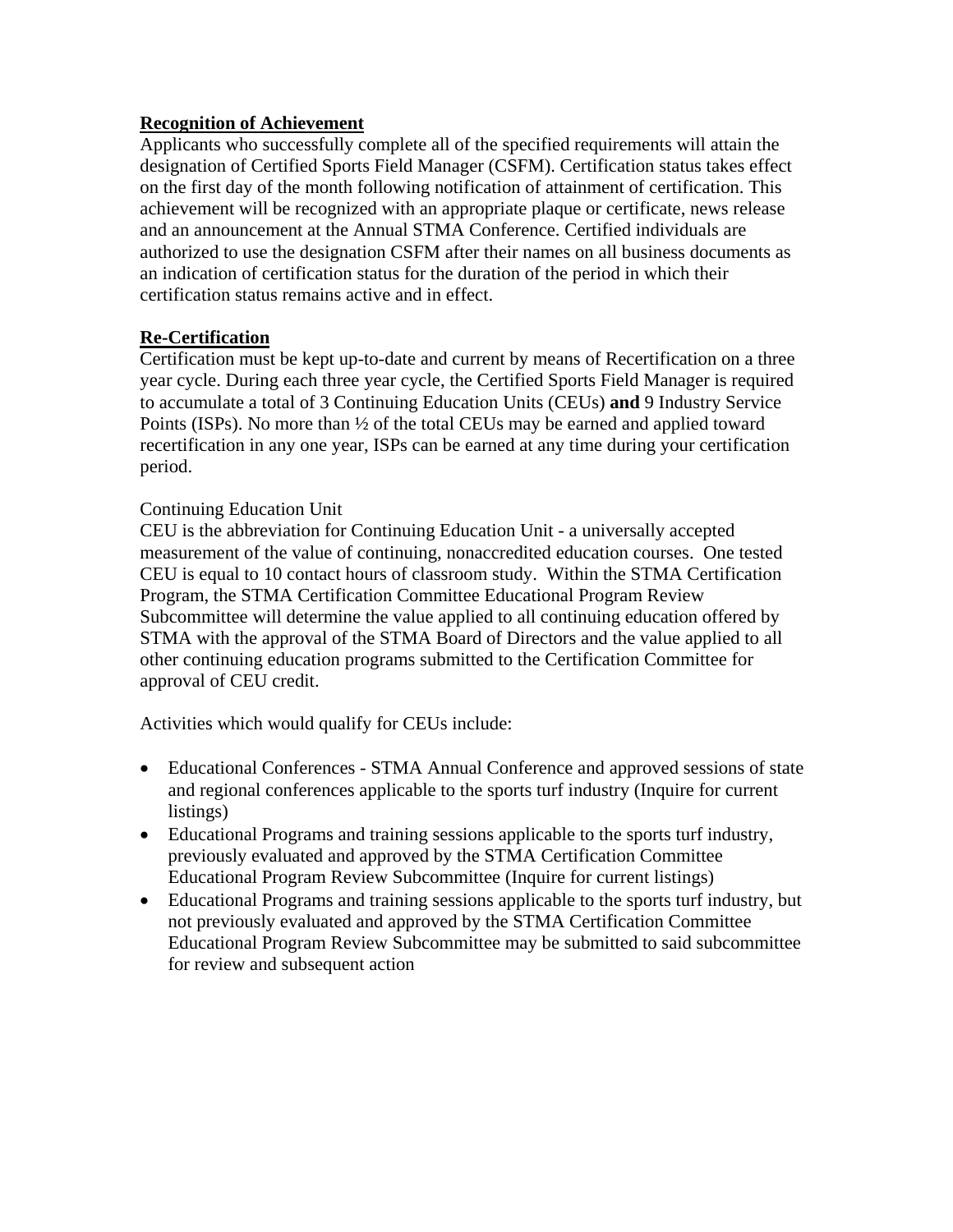Activities which would qualify for ISPs include:

- Sports Related Community Service
- Write Published Article for National Trade Magazine, National Newsletter, or Chapter Newsletter
- Turf Association Involvement as officer, board member or committee member at the STMA national or chapter level, or for other turf related associations
- Speaker on a sports turf related topic
- Hosting an STMA Chapter event
- Providing and monitoring a sports turf internship program

#### **Educational Resources**

An opportunity to prepare for better sports turf management and certification will be provided through a listing of resource materials and aids to include but not limited to:

 Textbooks, manuals, tapes and any other educational materials or programs approved as applicable and pertinent

#### **Fees**

Fees as established will cover the cost of administering the program to include application, testing, evaluating, and re-certification.

#### **Board of Review**

A Board of Review has been established with the responsibility to address questions and/or review disputes and decisions including certification, de-certification and issues as addressed under the Professional Practice and Disciplinary Procedures section of this document.

#### **DEFINITIONS**

**Sports Turf Manger** - an individual who is primarily responsible for decisions, administration, supervision and execution of all procedures related to the playability and safety of sports field playing surfaces.

#### **Supervisory Sports Turf**

**Assistant** - an individual in the Sports Turf Crew who is primarily responsible under the guidance and supervision of the Sports Turf Manager for conducting assigned responsibilities in any aspect of sports field care.

**Sports Turf Experience** includes experience as a Sports Turf Manager in any of the following sports: Football, baseball, softball, soccer, lacrosse, field hockey, rugby, track and field, horse race tracks, cricket, tennis, polo.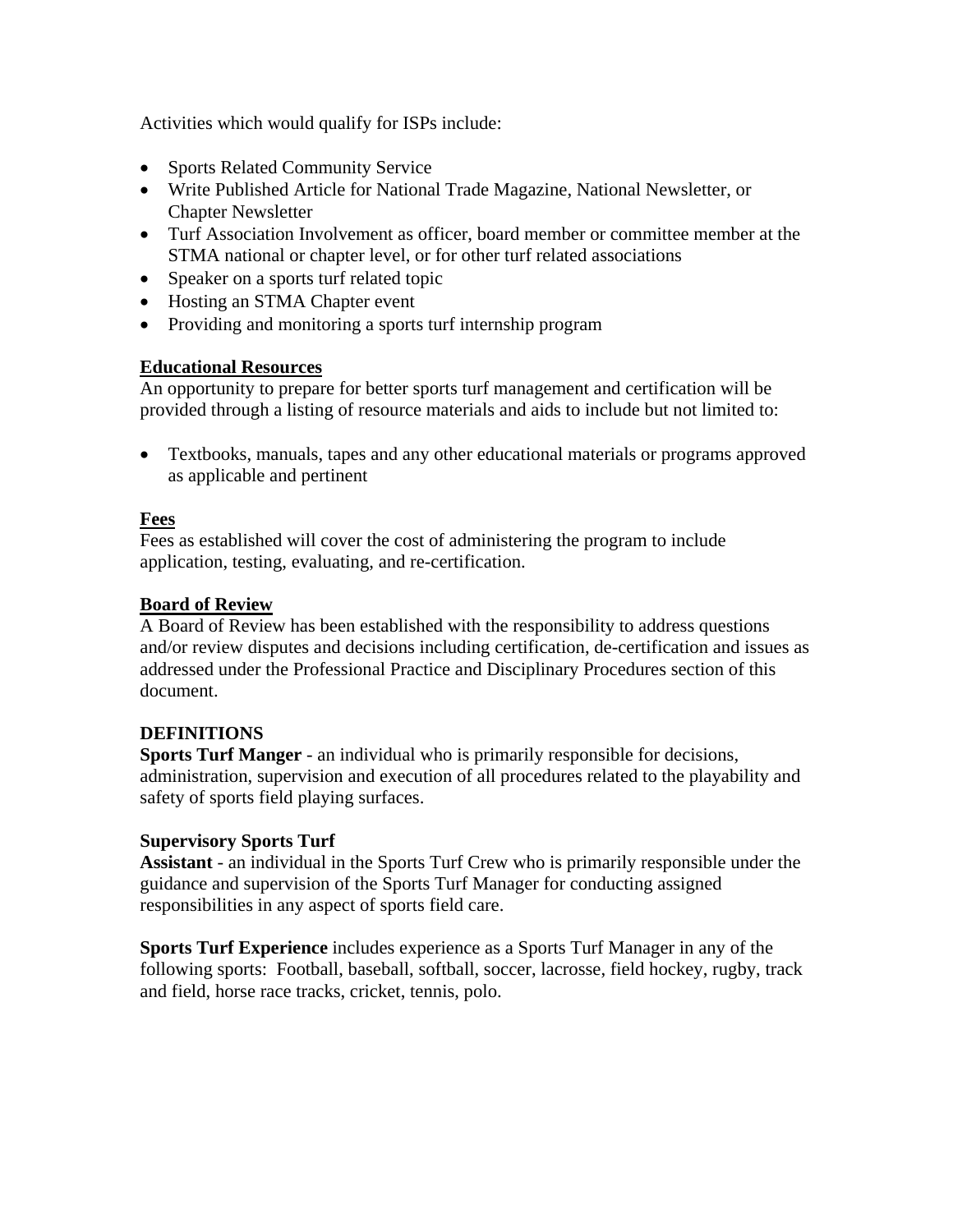#### **ADMINISTRATIVE PROCEDURES**

#### A. Accommodation Procedures

The CSFM program is available to all qualifying individuals and does not discriminate against persons with disabilities or handicaps. Requests for any modification of procedures for individuals must be made specific as to the nature of the problem. Medical documentation of specific needs must accompany the request. The Certification Committee shall review the request at its discretion and notify the candidate of its determination.

#### B. Application Information

Application forms must be filed at least 60 days prior to the applicant's anticipated examination date. Upon receipt of the application, the Certification Committee will review the information and assess the applicant's eligibility to sit for the examination. The accepted applicants are scheduled in order of remittance. Applications and information can be obtained from the STMA Headquarters.

 A 75% refund of the exam fee will be issued if cancellation is made in writing at least 30 days prior to the scheduled exam date. Telephone calls will not be accepted.

 Fifty percent (50%) of the exam fee will be refunded if cancellation is made after the deadline date. This policy will also apply to no shows.

The applicant will be assessed the fee as established for rescheduling an examination.

 The Certification examination is administered once annually in conjunction with the STMA Annual Conference. Additional testing will be held at appropriate local STMA approved assessment centers or testing sites under proctored conditions as specified by the Certification Committee. All fees for assessment center arrangements are to be borne by the applicant.

#### C. Eligibility Appeal Policy

 If an application is not accepted by the Certification Committee upon review of the educational and/or experience documentation submitted, the applicant shall be notified of such decision and such application may be placed on pending status until the qualifying requirements are achieved. The applicant can appeal this action directly to the staff Certification Coordinator through telephone contact. Should the issue or issues not be resolved through this process, the applicant may appeal in writing to the Board of Review.

 The written appeal, signed by the applicant, must be received at least 60 days before the date of the requested examination date. The applicant is responsible for demonstrating that the appeal should be granted. The Board of Review shall review the request and notify the applicant of its determination in a timely manner. The Board of Review's decision shall be final.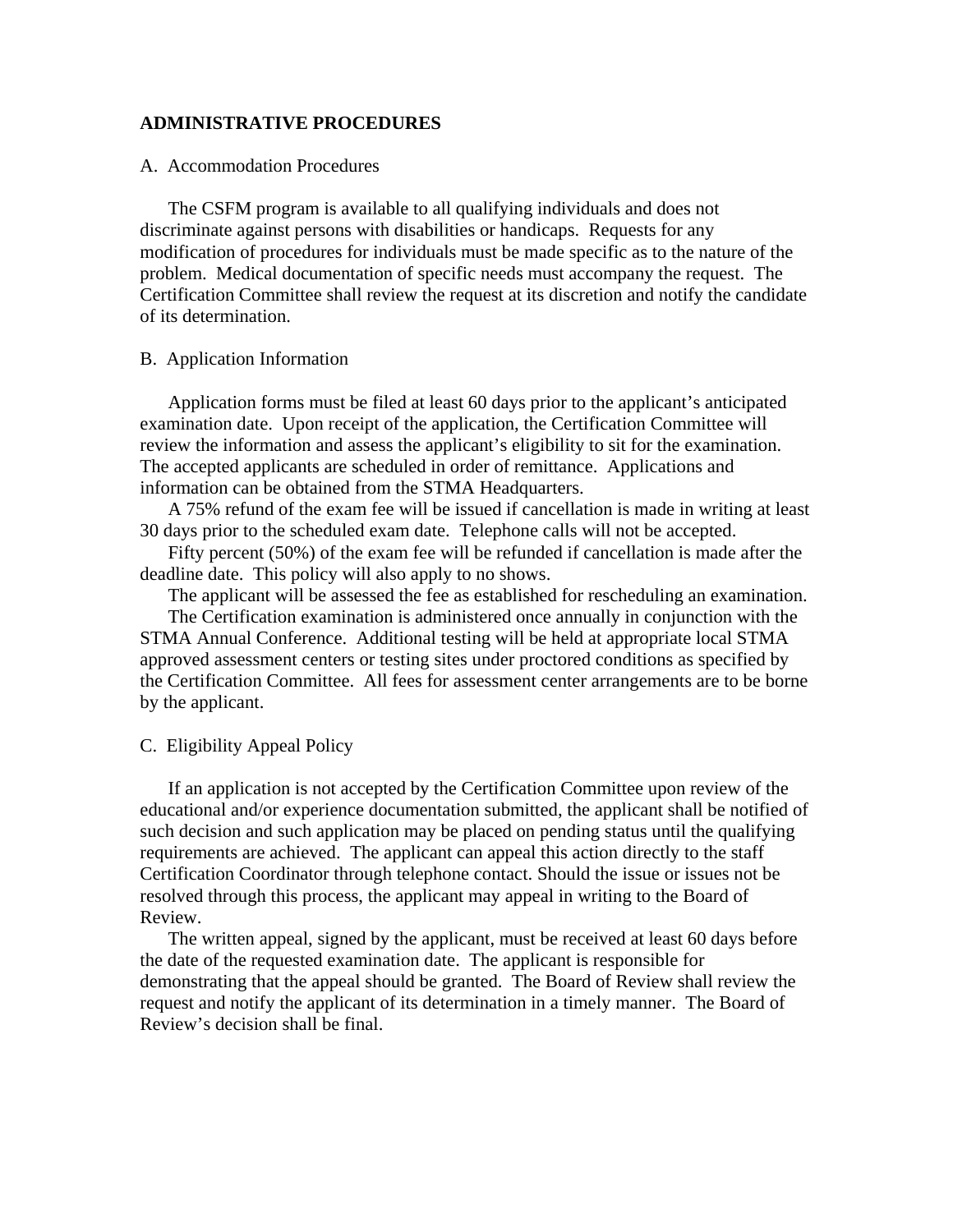#### Examination Policies

Candidates must retake the section(s) of the examination they did not pass within one year of the date of notification of their failure to pass that section or sections of their most recent examination. The candidate may take any unpassed section of the examination a maximum of three times within this one year period. Failure to retake the examination within this time frame will require the candidate to resubmit a new application and retake the complete examination. It is recommended that candidates who fail one or more sections of the Certification examination review their scores to determine appropriate remedial studies and/or experiences.

#### E. Policies During the Examination Administration

 A candidate who informs a test site administrator that he/she does not wish to continue taking the section of the exam being taken, may not complete this section of the exam later that day. If the candidate retakes the examination at a later date, he/she must submit the retake fee for the section(s) which were discontinued.

 Candidates who arrive late for a section of the exam may not take that section of the exam.

 Disruptive behavior is cause for dismissal from the test site by the test site administrator. No refunds will be given to candidates expelled for disruptive behavior.

No visitors are permitted in testing rooms (including children).

 Candidates may bring only pencils, pens and calculators into the testing area. They may not bring coats, book bags, luggage, scratch paper, etc. to their examination desks. Blank areas of the testing booklet may be used for scratch paper. No paper or printed materials may be brought into or removed from the testing room by the candidates.

 Only the individual named on the registration roster will be permitted to take the examination. No substitutions are allowed for registered candidates. Candidates must present a current government-issued photo ID at check-in.

F. Related Examination Information and Policies

*Examination Item Development* - Test questions for the Certification examination are prepared by the Certification Committee Test Development Subcommittee. Each question is validated by this subcommittee in item-writing groups, referenced to current resources from the literature on or related to sports turf management, and edited by sports turf managers for clarity and content.

 Exams will be given as written multiple choice tests developed for four major Sections pertinent for a Sports Turf Manager. Sections for testing are: Agronomics; Pest Management - IPM, Cultural, Pesticides; Administration; and Sports Specific Field Management - Field design, layout, dimensions, lining/markings, maintenance, playability and aesthetics.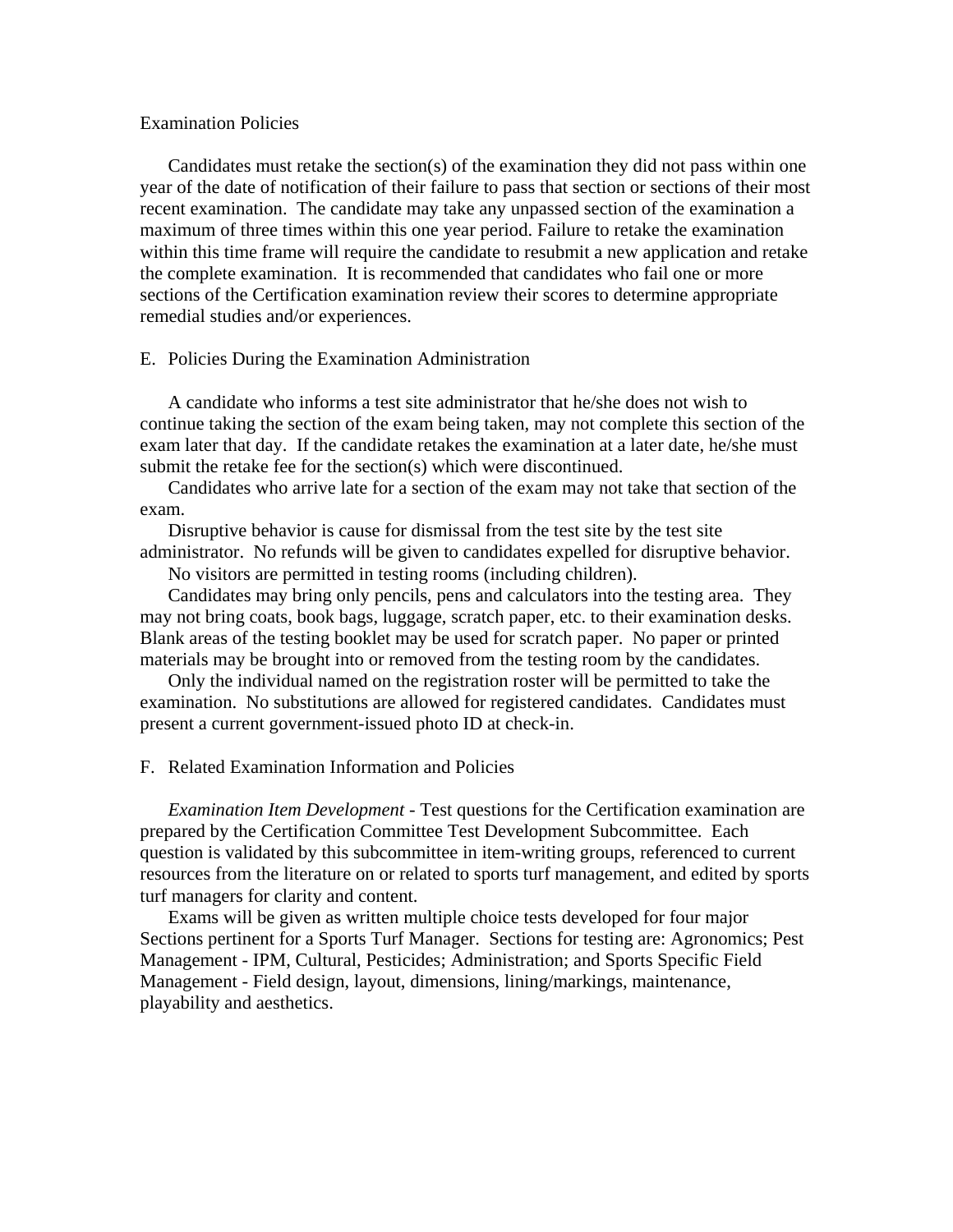*Comments on Exam Questions* - If candidates, after taking the examination, have comments about a test question, they should use the Suggested Revisions for Test Question form available from a proctor on the day of the test. The form also allows space for the candidate to explain his/her comments in detail.

 When item writing committees meet to revise the examination they will have available to them information provided by candidates on this form. The Certification Committee, however, will not respond to comments individually.

*Passing Point* – An 80 percent score must be achieved on each individual section of the Certification examination to pass that section of the examination. A candidate must pass all four sections of the examination to achieve certification status.

*Examination Scoring* - After the examinations are scored, each candidate is sent a score report that indicates whether he or she has obtained a passing score on those sections of the examination he/she completed. The score report also indicates the maximum possible scores for those sections, the minimum scores needed to pass, and the actual scores obtained by the candidate. The total score on the written section of the examination is the number of correct responses. The total number of correct responses is then calculated in relation to the total number of questions within that section of the examination to arrive at the percentage of correct responses for that section of the examination.

*Confidentiality* - The examination scores are confidential and will not be disclosed unless the STMA receives a written request to do so from a candidate, or is directed to do so by a subpoena or court order. A candidate wanting scores released to another entity must indicate in writing which particular scores may be disclosed and identify specifically the person or organization to whom the scores should be revealed. *No candidate scores will be given by telephone, facsimile, or electronic mail for any reason.*

Verification of Scores and Appeals - Candidates receiving failing scores may request a rescoring of the answer sheet. Information about rescoring will be included with the candidate's score report. Upon receipt of the rescoring request form and fee, the candidate's answer sheet will be inspected and hand scored. Requests for rescoring answer sheets must be received by the testing service no later than 30 days following the release of examination results. Requests received later than that will not be processed.

*The STMA does not encourage candidates whose score is close to passing to request verification of their scores.* As a result of the procedures that are used to score and verify scores, it is extremely doubtful that any examination results will change from "fail" to "pass" when rescored. The candidate's Certification exam scores are final.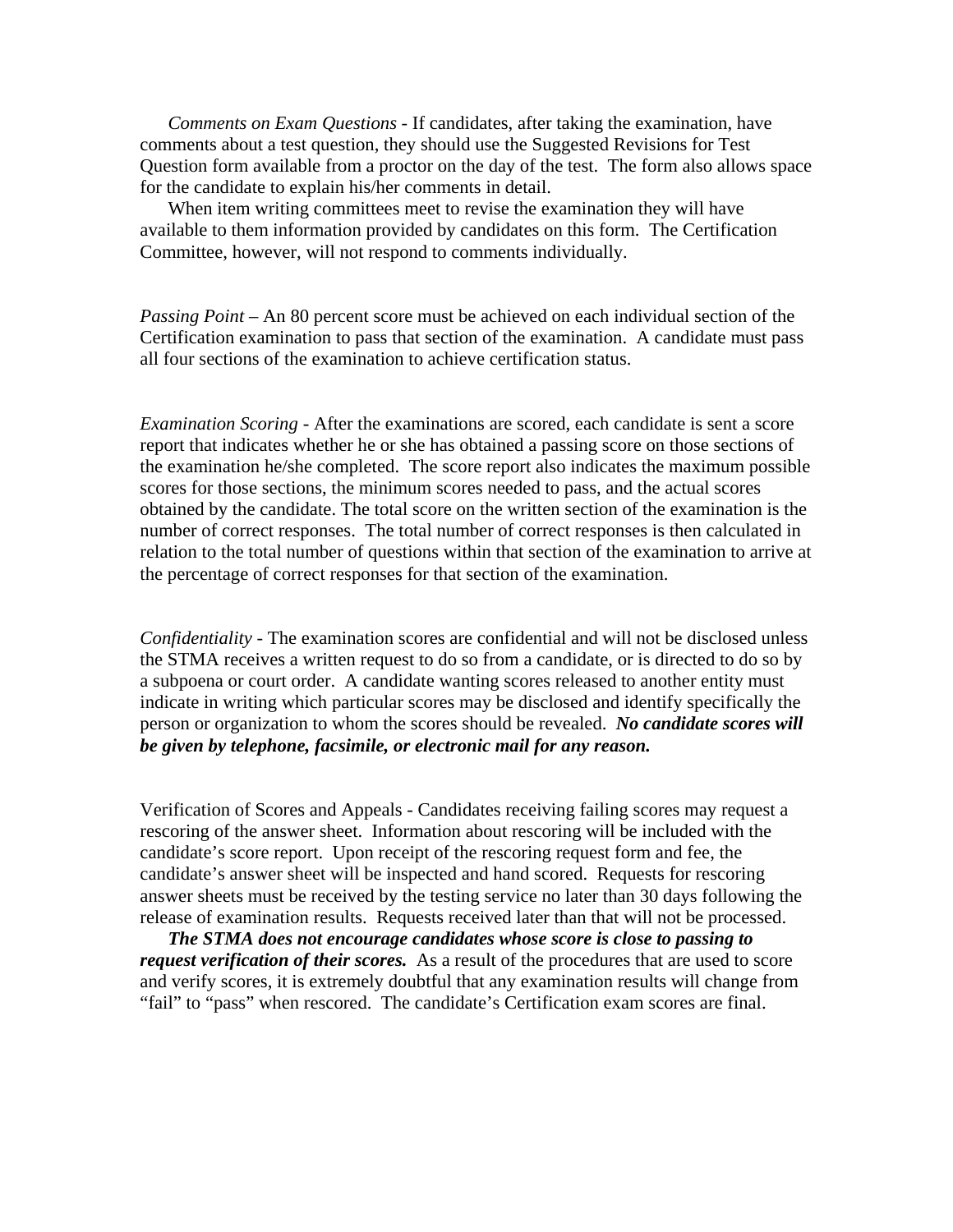Improper behavior by examiners, room proctors and/or violations of stated examination procedures are acceptable reasons for appealing the results. The candidate must inform the test site administrator of any test related incident that affected the candidate. The candidate may appeal test results based upon such above listed actions. This appeal may be made directly to the staff Certification Coordinator through telephone contact. Should the issue or issues not be resolved through this process, the candidate may appeal in writing to the Board of Review. The candidate must state in writing the reason the results were affected by improper actions of examiners/room proctors or stated examination procedures that caused the candidate to fail. The appeal must be received by the Board of Review no later than 30 days following the initial contact with the Certification Coordinator which must be made no later than 30 days following the release of examination results. Failure of one or more sections of the certification exam is not an acceptable basis for appeal. The decision of the Board of Review shall be final.

*Examination Disclosure* - The examination booklets and answer sheets remain solely the property of the STMA. These materials are confidential and are not available for review by any person or agency for any reason.

#### **Confidentiality**

Confidentiality of all individual records shall be maintained at all times. All certification forms, examination results, continuing education records, and all such related documents may only be disclosed by STMA with the written permission of the individual to whom these documents relate. Individuals may have access to their own records when requested in writing or in person. STMA shall not disclose such information to third parties without the individual's consent or as required by law.

This Confidentiality provision shall not prohibit STMA from releasing information to any third party regarding an individual's membership status in STMA or certification status.

#### CONTINUING EDUCATION AND INDUSTRY SERVICE

Requirement – The STMA has established that all Certified Sports Field Managers must obtain 3 continuing education units (CEUs) within a three year Re-Certification cycle. Newly Certified Sports Field Managers will be advised, when they receive their certification notice, of their continuing education requirements, as well as other information about the STMA's continuing education requirements.

Requirement – The STMA has established that all Certified Sports Field Managers must obtain 9 Industry Service Points (ISPs) within a three year Re-Certification cycle. Newly Certified Sports Field Managers will be advised, when they receive their certification notice, of their industry service requirements, as well as other information about the STMA's industry service requirements.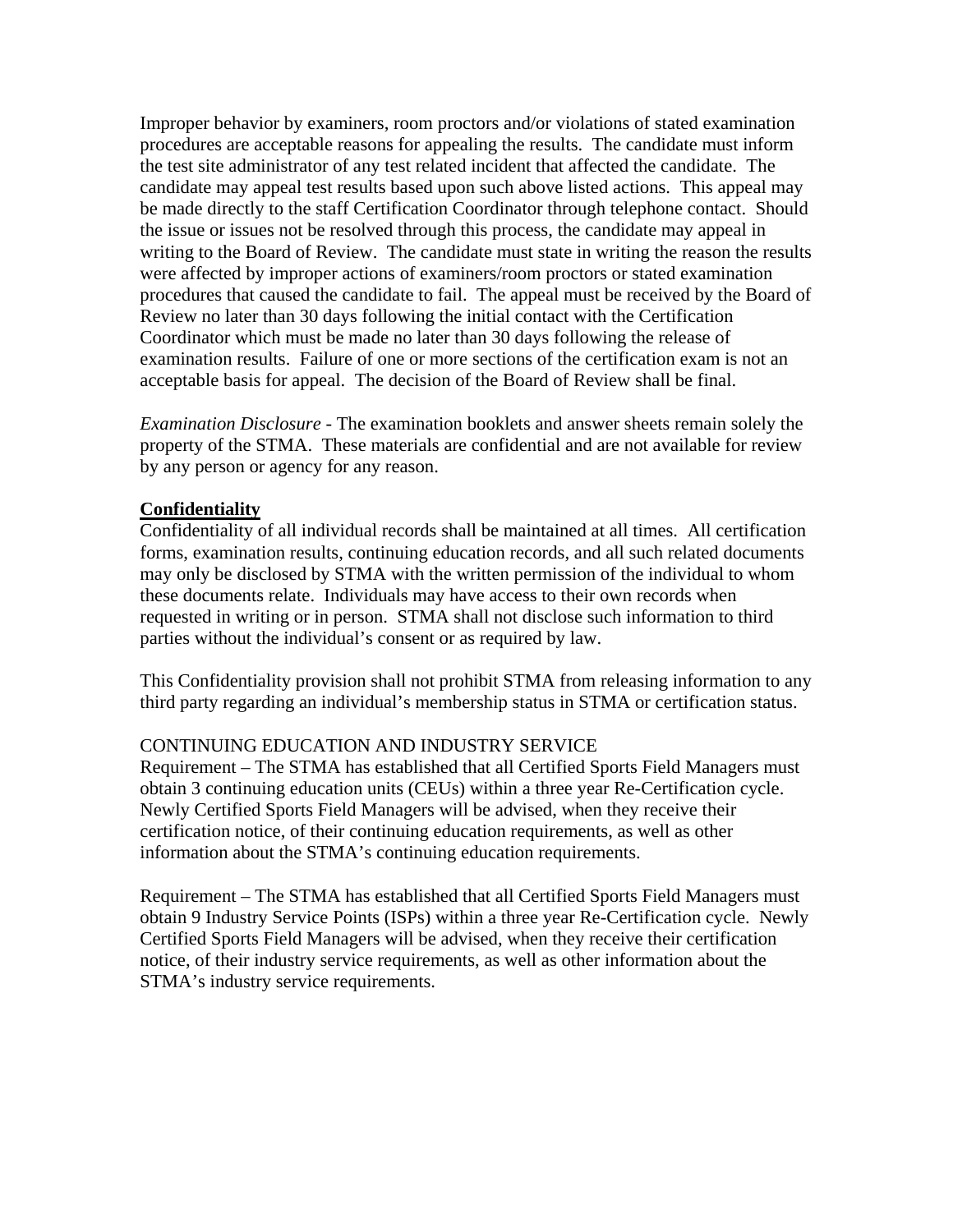#### PROFESSIONAL PRACTICE AND DISCIPLINARY PROCEDURES

The STMA may revoke or otherwise take action with regard to the application or certification of an individual in the case of:

- i. Ineligibility for certification;
- ii. Irregularity in connection with any certification examination;
- iii. Unauthorized possession, use, access, or distribution of certification examinations, score-reports, answer sheets, certificates, certificant or applicant files, documents or other materials;
- iv. Material misrepresentation or fraud in any statement to the Certification Committee or to the public, including but not limited to statements made to assist the applicant, certificant, or another apply for, obtain, or retain certification;
- v. Gross or repeated negligence in professional work and/or behavior which includes negligence in fulfilling entrusted and/or required responsibilities in providing and maintaining the safety, playability, aesthetics and appeal of athletic fields under the Sports Field Manager's supervision; unfair treatment and/or abuse of staff members under his/her supervision; discourteous treatment of supervisors, coaches, athletes and/or attendees at athletic activities; and any abusive or non-abusive behavior unbecoming of a professional;
- vi. The conviction of, plea of guilty to, or plea of nolo contendere to a felony or misdemeanor which is directly related to public health, athletic care or education. This includes but is not limited to rape, sexual abuse of a child or athlete, actual or threatened use of a weapon of violence; the prohibited sale or distribution of a controlled substance, or its possession with the intent to distribute; or use of the position of Sports Field Manager improperly to influence the outcome or score of any athletic contest or event or in connection with any gambling activity; and
- vii. Not adhering to the eligibility requirements for certification candidacy or obtaining and properly submitting the established CEU and/or ISP requirements for recertification.

#### DISCIPLINARY PROCEDURES

Section 1:

- 1) Panels
	- a. The STMA by a majority vote shall appoint persons who are members of the STMA to form (i) a Review Panel, (ii) a Hearing Panel, and (iii) an Appeals Panel to consider alleged violations of any Application or Certification Standard set forth in parts i-vii above. These Panels may be established as standing panels.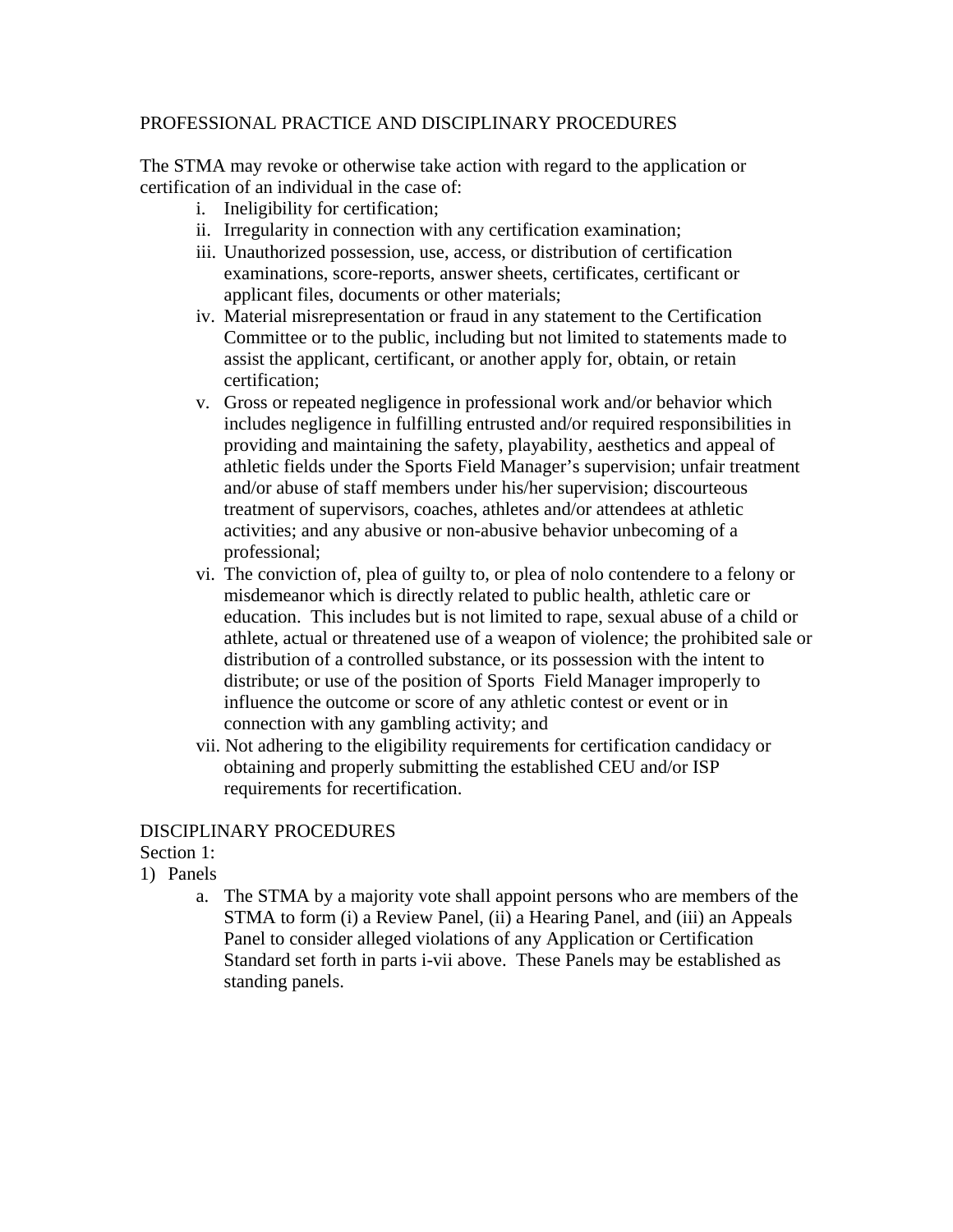- b. Each of these panels shall be composed of three full-voting members and up to four non-voting (substitute) members, whose terms shall run for three years and may be renewed. A full or substitute member may not serve more than two terms consecutively and may not serve on more than one membership or certification review, hearing, or appeals panel at a time. If a full or substitute member serves as a member on one of these panels, he or she may not consider the same matter while serving on a different panel. A full or substitute member may not serve in any situation where his/her impartiality or the presence of actual or apparent conflict of interest might reasonably be questioned.
- c. A majority of full-voting members of a panel shall select their Chair at the beginning of each year.
- d. A quorum consists of three full-voting members, and panel action shall be determined by a majority vote.
- e. Where a vacancy of a full-voting member occurs in any of the panels as a result of resignation, unavailability, or disqualification, the Chair shall designate a full-voting member from the substitute members.
- 2) Review Procedures
	- a. Submission of Information to the STMA
		- Persons concerned with possible violation of STMA standards shall identify the certification applicant, STMA members and any other persons alleged to be involved and the facts concerning the alleged conduct in as much detail and specificity as possible with available documentation in a written statement addressed to the Chair of the STMA Certification Committee. The statement must include the name, address, and telephone number of the person making the statement and others who may have knowledge or facts concerning the alleged violation.
	- b. Whenever the STMA Headquarters receives allegations which raise an issue under parts i-vii above, the STMA Headquarters shall transmit such allegations to the Chair of the Review Panel. If the Review Panel determines that no good cause exists to question eligibility or compliance with the Standards, no adverse action shall be taken. However, if the Review Panel determines by a majority vote that good cause does exist, it shall direct the transmittal to the applicant or certificant by certified mail or tracked courier, return receipt requested, of a statement of the factual allegations constituting the alleged violation and disciplinary standard allegedly violated, and shall also include the following recitation of rights and procedures: That the applicant or certificant has the right to an oral hearing if he/she disputes the truthfulness of the allegations and the applicant or certificant must bear his/her own expenses in connection with any such hearing; that the applicant or certificant must appear in person at the hearing; that the applicant or certificant may be represented by counsel at the hearing, may present evidence on his/her own behalf and may examine or cross-examine any witness under oath; that the applicant or certificant shall have fifteen (15) days to notify the Chair whether he/she disputes the allegations, requests an oral hearing, and/or has comments regarding appropriate sanctions; that sanctions may be imposed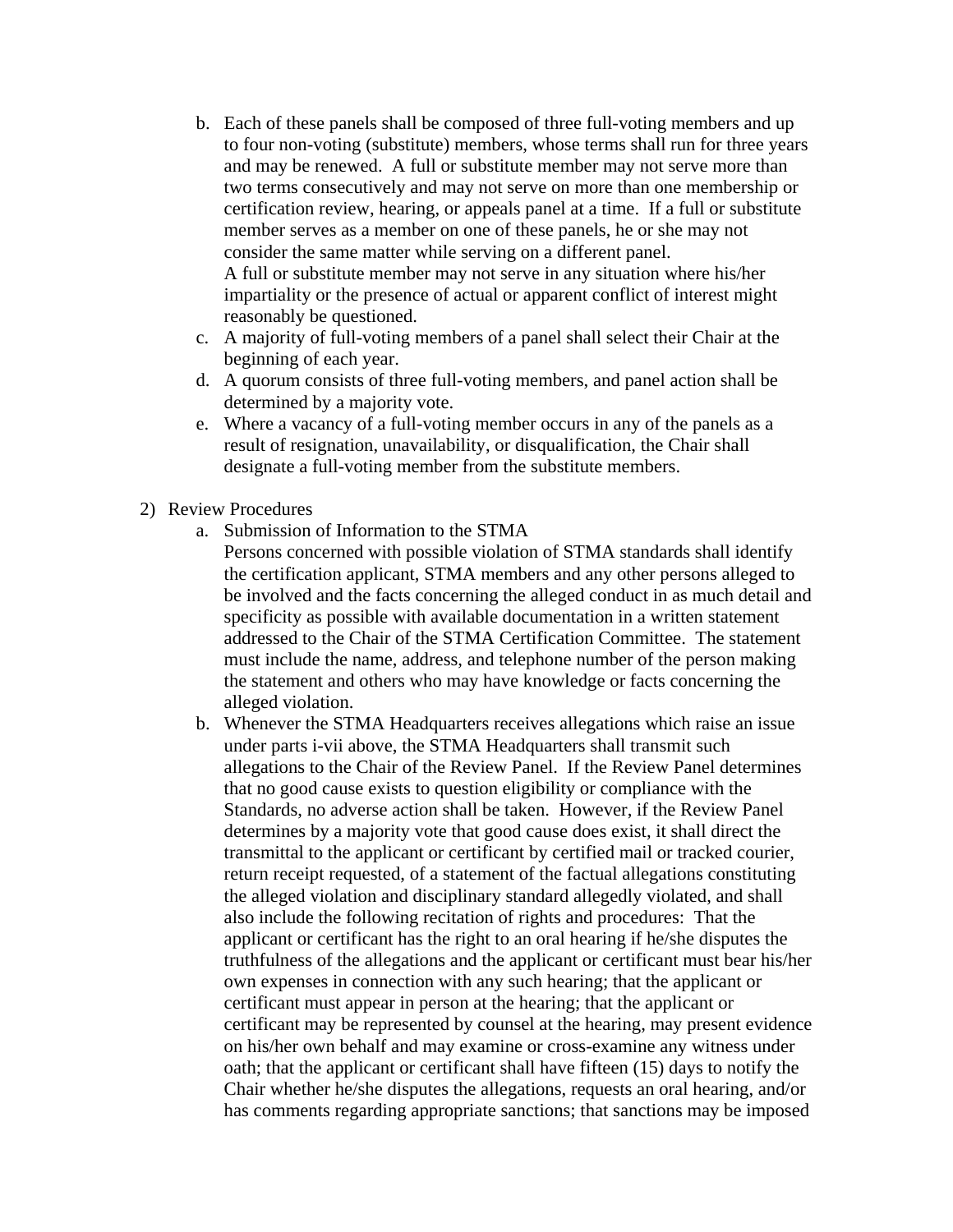if the allegations are determined to be true by a Hearing/Disciplinary Panel or if the applicant or certificant fails to submit a timely response; that the applicant or certificant will be deemed to consent to the imposition of sanctions by the Hearing/Disciplinary Panel if he/she does not dispute the truthfulness of the allegations.

#### 3) Hearing

If an applicant disputes the allegations or requests a hearing,

- a) The Chair shall
	- (1) forward the allegations and response of the applicant or certificant to the Hearing Panel;
	- (2) schedule a hearing of the Hearing Panel after the request is received;
	- (3) send by certified mail or tracked courier, return receipt requested, a Notice of Hearing to the applicant or certificant. The Notice of Hearing shall include a statement of the time and place of the hearing as selected by the Chair of the Hearing Panel.
- b) The Hearing Panel shall maintain a verbatim oral or written transcript.
- c) The STMA and the applicant or certificant may make opening statements, present documents and testimony, examine and cross-examine witnesses under oath, make closing statements, and present written briefs as scheduled by the Hearing Panel.
- d) The Hearing Panel shall determine all matters relating to the hearing. The hearing and related matters shall be determined on the record by majority vote. Formal rules of evidence shall not apply. Relevant evidence may be admitted. Disputed questions shall be determined by majority vote of the Hearing Panel.

#### 4) Sanctions

Sanctions for violation of any CSFM Application or Certification Standard may include one or more of the following:

- a. Denial or suspension of eligibility;
- b. Revocation;
- c. Non-renewal;
- d. Censure;
- e. Reprimand;
- f. Suspension;
- g. Training or other corrective action;
- h. Reports; and
- i. Conditions relating to the above.